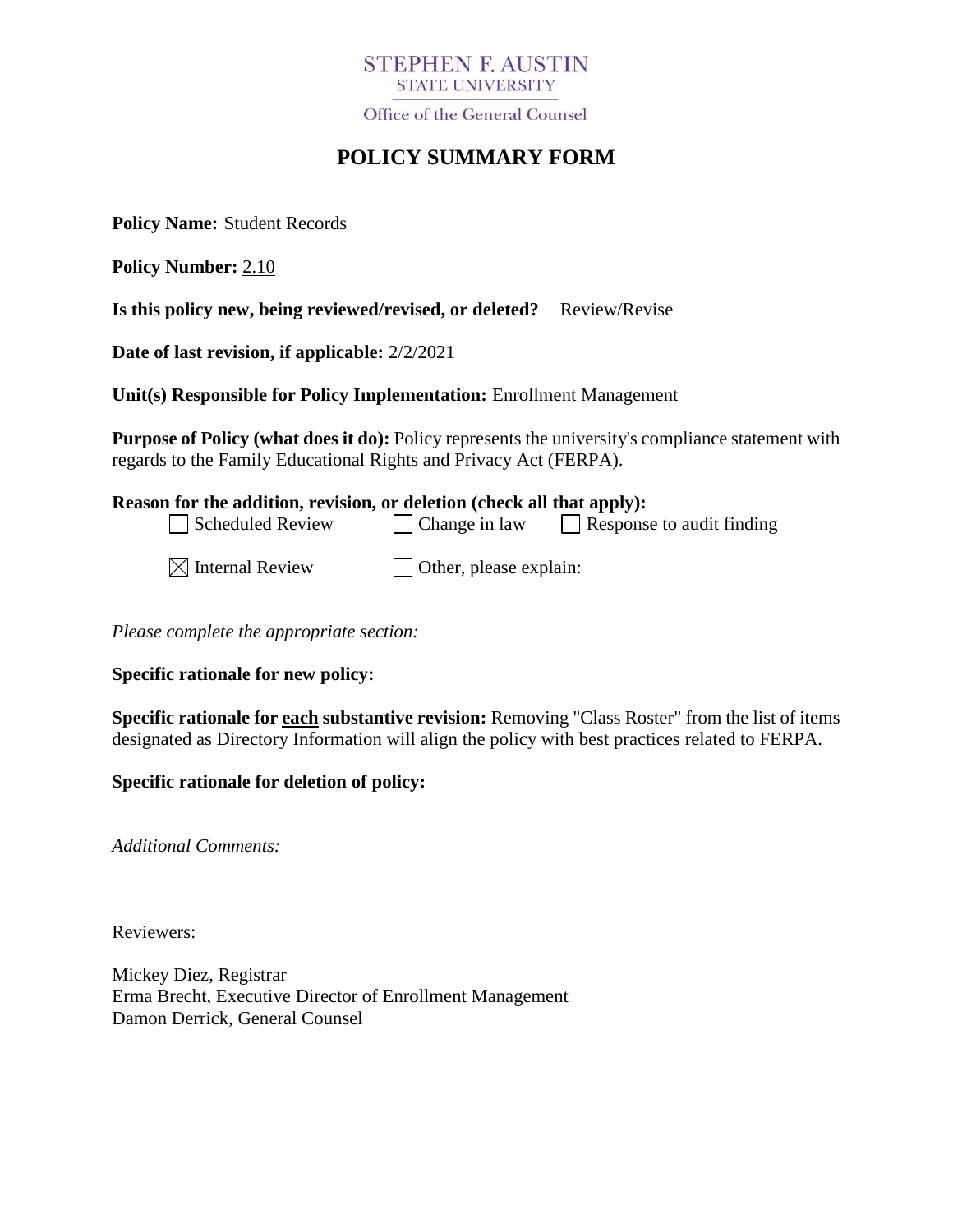# **Student Records**

## **Original Implementation:** 1974

## **Last Revision:** February 2, 2021*April 12, 2022*

The purpose of this policy is to comply with federal law which: (1) grants to students the right of access to their education records, (2) protects students from illegal use of their education records and (3) restricts the disclosure of the social security numbers of students.

## **I. Definitions**

For the purposes of this policy, the university adopts the following definitions:

- A. Student means any person who attends or who has attended the university.
- B. Education records means any record (in handwriting, print, digital, tapes, film, or other medium) maintained by the university or an agent of the university which is directly related to a student, except:
	- 1. a personal record kept by a staff member, if it is kept in the personal possession of the individual who made the record, and information contained in the record has never been revealed or made available to any other person except the maker's temporary substitute;
	- 2. an employment record of an individual whose employment is not contingent on the fact that he/she is a student, provided the record is used only in relation to the individual's employment;
	- 3. records maintained by the University Police Department if the records are maintained solely for law enforcement purposes, are revealed only to law enforcement agencies of the same jurisdiction, and the department does not have access to education records maintained by the university;
	- 4. records maintained by University Health Services if the records are used only for treatment of a student and made available only to those persons providing the treatment;
	- 5. records maintained by University Counseling Services if the records are used only for treatment of a student and made available only to those persons providing the treatment; and,
	- 6. alumni records that contain information about a student after he/she is no longerin attendance at the university and the records do not relate to the person as a student.
- C. A school official is a person employed by the university in an administrative, supervisory, academic, research or support staff position (including law enforcement unit personnel and health staff); a person or company with whom the university has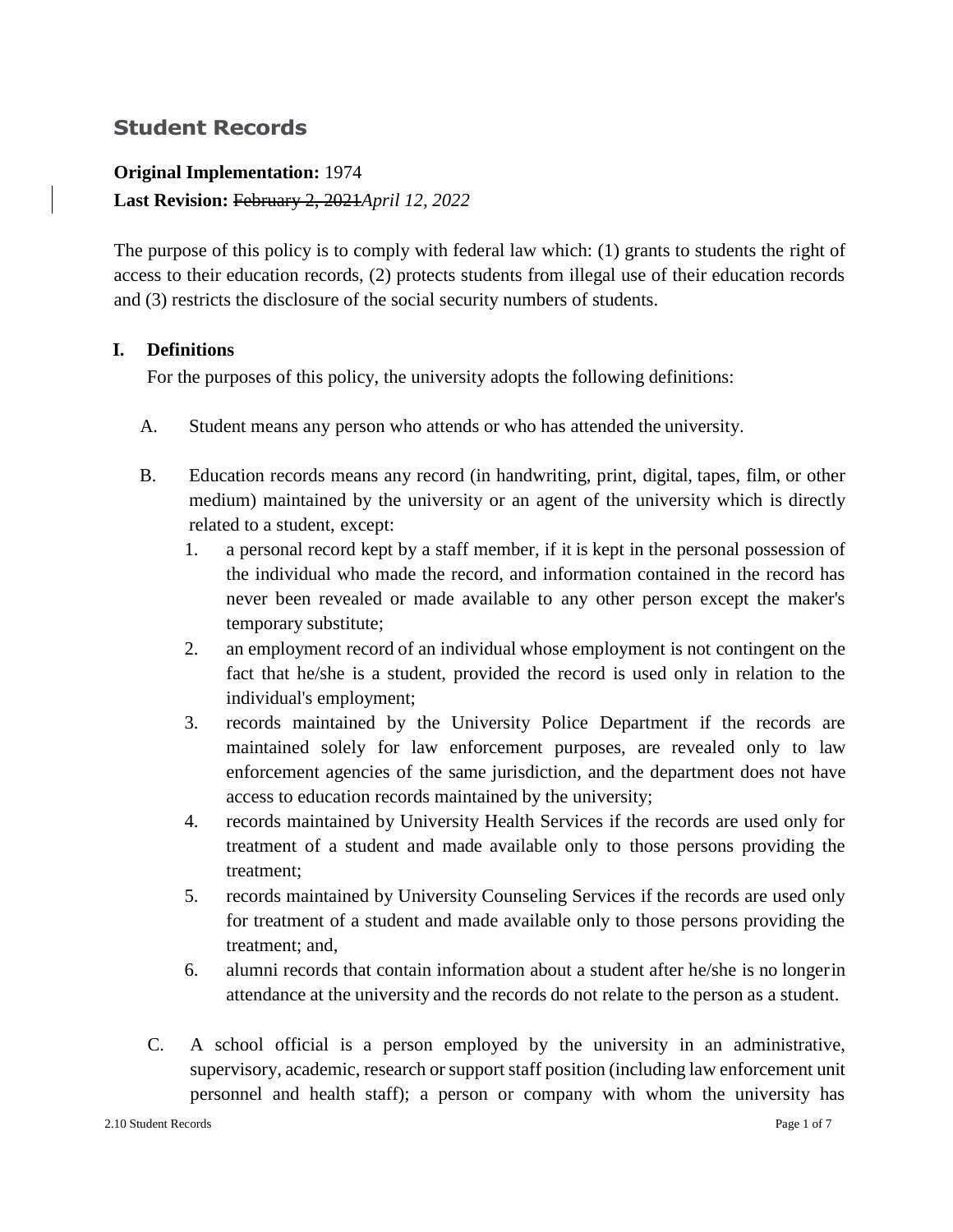contracted as its agent to provide a service instead of using university employees or

officials (such as an attorney, auditor or collection agent); a person serving on the Board of Regents; a scholarship committee, for the sole purpose of evaluating scholarship recipients; an outside individual/entity involved in the financial aid process reviewing information regarding financial aid eligibility; or a student serving on an official committee, such as a disciplinary or grievance committee, or assisting another school official in performing his or her tasks.

II. A school official has a legitimate educational interest if the official needs to review an education record in order to fulfill his or her professional responsibilities for the university. University employees, including student employees, and others designated by the Registrar will annually complete Family Educational Rights and Privacy Act (FERPA) training. Initial training must be completed no later than thirty (30) days from start of employment or granting of access. If training is not completed as required, access to any system containing student information may be removed.

Annual notification is published on the SFA website and in the annual Welcome Editionof the Pine Log. Specific information may be obtained by consulting with administrative officials listed in this policy.

#### **III. Student Rights**

Each student has the right to:

- A. receive a list of the types of education records maintained by the university;
- B. inspect and review the contents of his/her records, excluding the exceptions included in this policy;
- C. obtain copies of his/her records at personal expense if failure to provide such copy would effectively prevent the student from inspecting or reviewing the record;
- D. receive explanations and interpretations of his/her records; and,
- E. request a hearing to challenge the contents of his/her records.

#### **IV. Procedure to Inspect Education Records**

Students may inspect and review their education records upon request to the appropriate record custodian.

Students should submit to the record custodian or an appropriate university staff person a written request that identifies as precisely as possible the record or records they wish to inspect.

The record custodian or an appropriate university staff person will make the needed arrangements for access as promptly as possible and notify the student of the time and place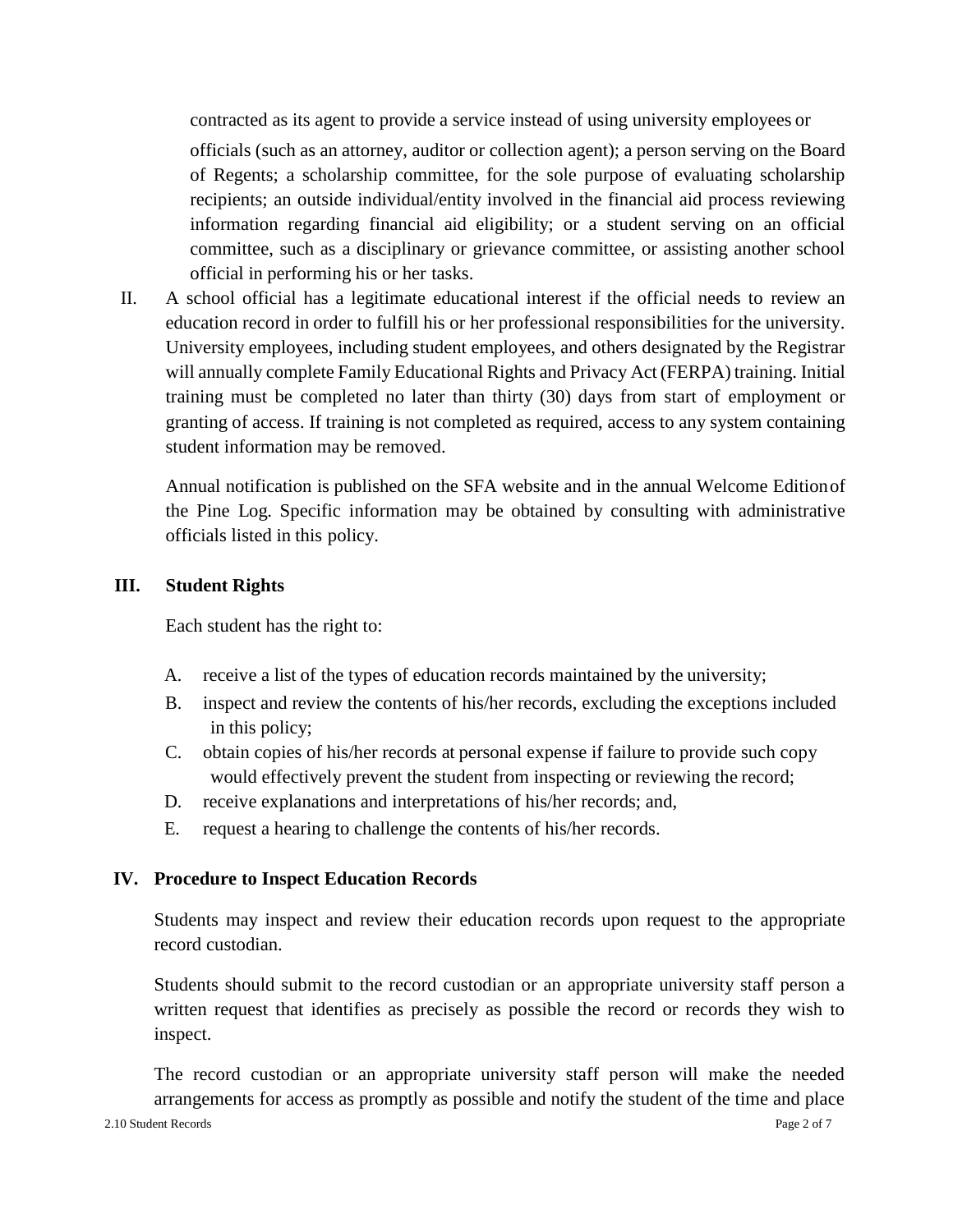where the records may be inspected. Access must be given in 45 days or less from the receipt of the request.

When a record contains information about more than one student, the student may inspect and review only the records that relate to him/her.

| <b>Type of</b> | <b>Content</b>                                                                                    | <b>Custodian</b>                                                 |
|----------------|---------------------------------------------------------------------------------------------------|------------------------------------------------------------------|
| <b>Record</b>  |                                                                                                   |                                                                  |
| Academic       | Grades, classification, academic standing,<br>application for admission and admissions<br>scores. | Registrar, Executive Director of<br><b>Enrollment Management</b> |
| Academic       | Student Work products or artifacts                                                                | Instructor of Record,                                            |
|                |                                                                                                   | Department, or College                                           |
| Financial      | Amount of financial assistance given by                                                           | Director of Financial Aid                                        |
|                | university and type of assistance.                                                                | and Scholarships,                                                |
|                |                                                                                                   | <b>Student Business Services</b>                                 |
|                |                                                                                                   | Controller                                                       |
| Disciplinary   | Nature of offense and type of university                                                          | Director of Student Rights and                                   |
|                | action.                                                                                           | Responsibilities                                                 |
| Placement      | Academic record and documents of<br>recommendations                                               | Director of the Center for                                       |
|                |                                                                                                   | Career and Professional                                          |
|                |                                                                                                   | Development.                                                     |
| Health         | Medical history to include all treatment by<br>university physicians.                             | Director of Health Services                                      |
| Counseling     | Test scores and counseling sessions.                                                              | Director of Counseling Services                                  |

# **V. Types and Custodians of Student Records**

#### **VI. Fees for Copies of Records**

The fee for copies of education records will be ten (10) cents per page.

#### **VII. Right of University to Refuse Access**

The university reserves the right to refuse to permit a student to inspect the following records:

A. the financial statement of the student's parents;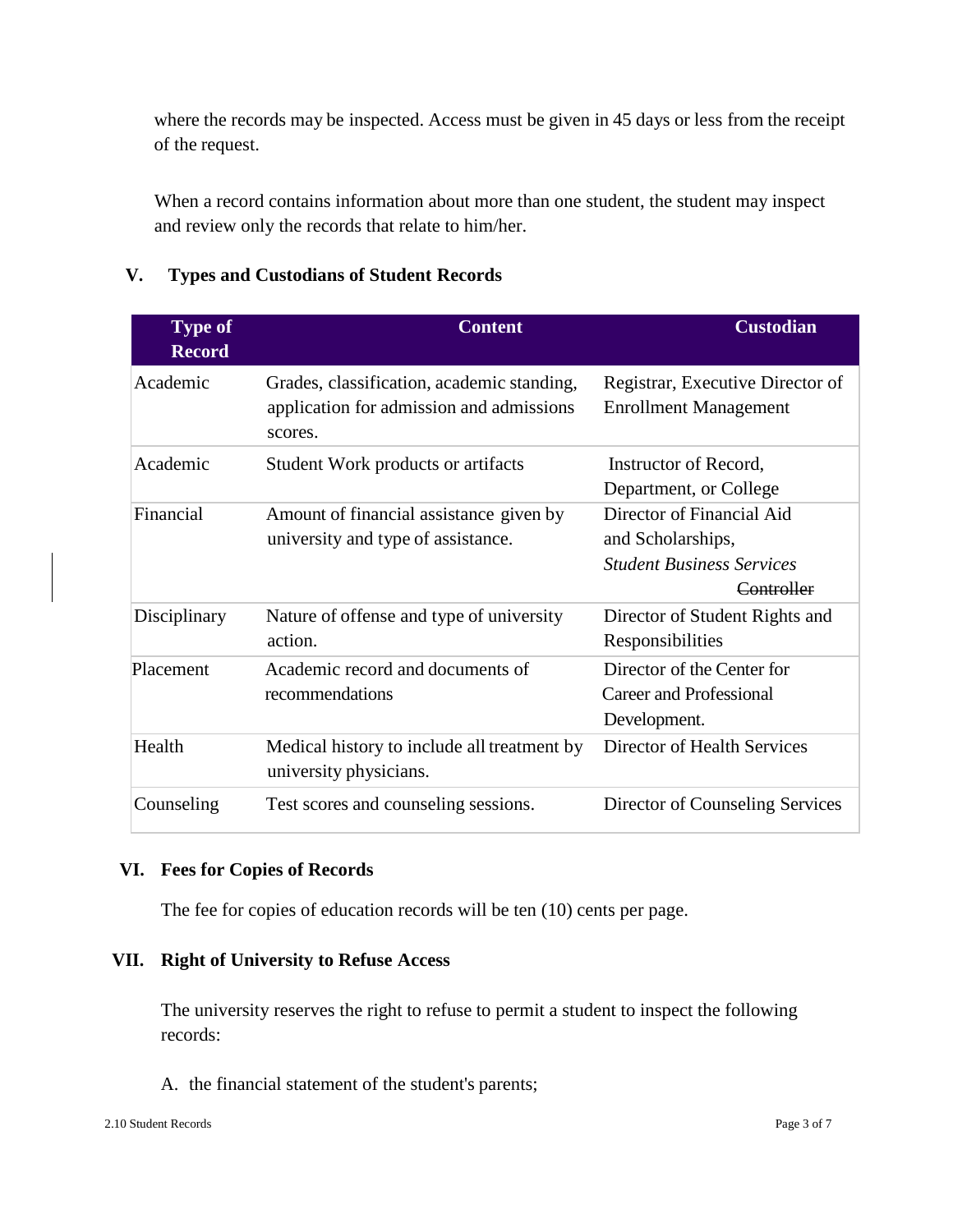- B. letters and statements of recommendation for which the student has waived his/her right of access, or that were placed on file before January 1, 1975;
- C. records connected with an application to attend the university if that application was denied; and,
- D. those records that are excluded from the definition of education records.

# **VIII. Refusal to Provide Copies**

The university reserves the right to deny transcripts or copies of records not required to be made available by law in any of the following situations:

- A. the student has an unpaid financial obligation to the university.
- B. there is an unresolved disciplinary action against the student.

## **IX. Disclosure of Education Records**

The university will disclose information from a student's education records only with the written consent of the student, except:

- A. to school officials who have a legitimate educational interest in the records;
- B. to officials of another school, upon request, in which a student seeks or intends to enroll;
- C. to certain officials of the U.S. Department of Education, the Comptroller General, and state and local educational authorities, in connection with certain state or federally supported education programs;
- D. in connection with a student's request for or receipt of financial aid, as necessary to determine the eligibility, amount or conditions of the financial aid, or to enforce the terms and conditions of the aid;
- E. in compliance with a state law requiring disclosure that was adopted before November 19, 1974;
- F. to organizations conducting certain studies for or on behalf of the university;
- G. to accrediting organizations to carry out their functions;
- H. to parents of an eligible student who claim the student as a dependent for income tax purposes, unless the student has a confidentiality request on file;
- I. to comply with a judicial order or a lawfully issued subpoena;
- J. to appropriate parties in a health or safety emergency; and
- K. other disclosures that the Family Educational Rights and Privacy Act (FERPA) authorizes without consent.

Proof of status from the requesting individual or organization will be required to gain access to education records.

# **X. Record of Requests for Disclosure**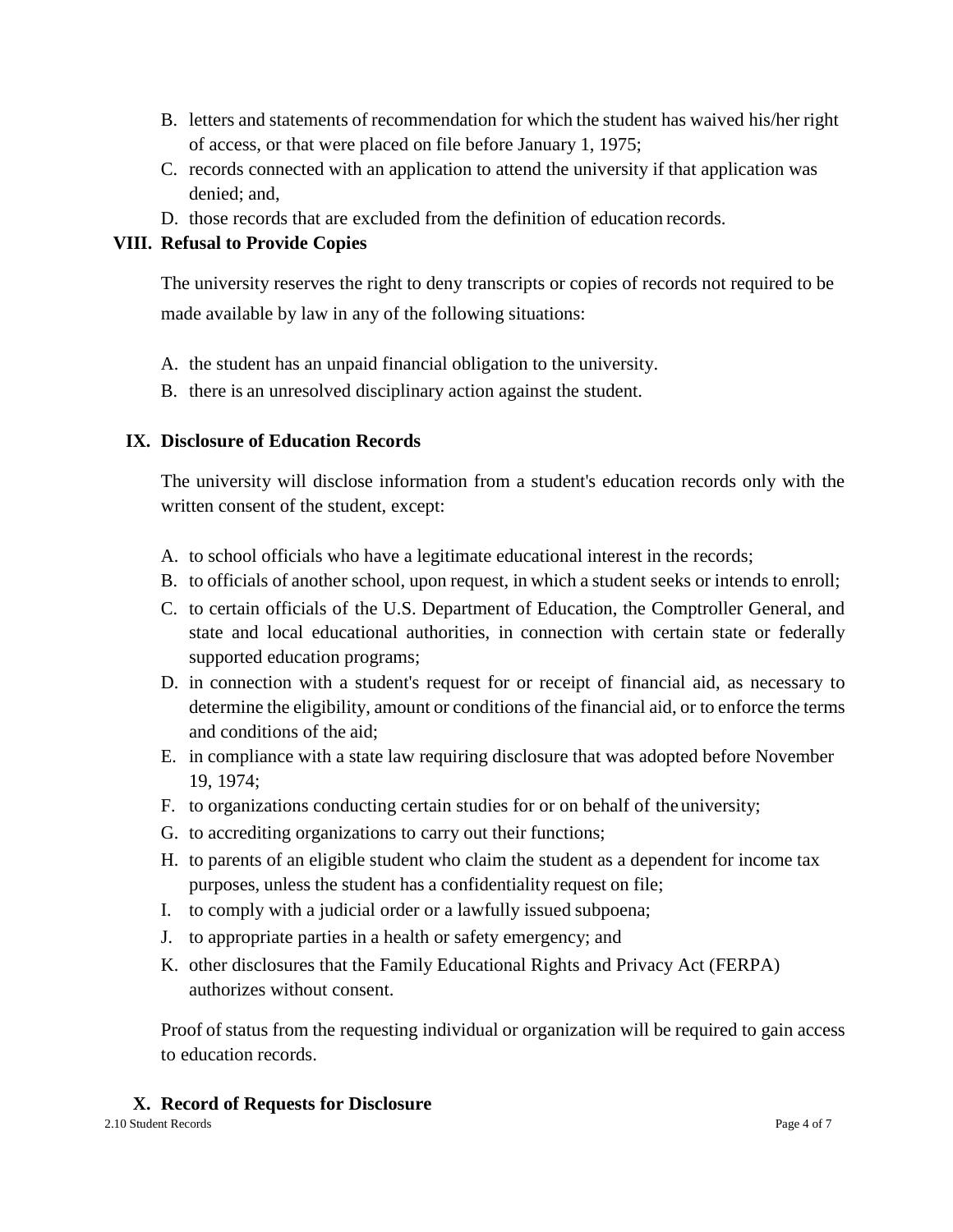The university will maintain a record of all requests for and/or disclosure of information from a student's education records. The record will indicate the name of the party making the request, any additional party to whom it may be disclosed, and the legitimate interest the party had in requesting or obtaining the information. The record of requests may be reviewed by the student.

#### **XI. Directory Information**

The university designates the following items as directory information:

- A. name,
- B. all addresses, including university issued email addresses,
- C. all telephone numbers,
- D. major field of study,
- E. academic classification,
- F. participation in officially recognized activities and sports,
- G. weight and height of members of athletic teams,
- H. dates of attendance and enrollment status,
- I. degrees and awards received,
- J. previous schools attended,
- K. photograph, and

#### L. class roster.

The university may disclose any of these items without prior written consent, unless the student files a Request to Prevent Disclosure of Directory Information form with the Registrar's Office. Students have until the twelfth-class day of a regular semester or the fourth-class day of a condensed semester to file the form before information may be released by the university for that semester.

#### **XII. Review and Destruction of Education Records**

The university may destroy obsolete records provided the right to access has been followed as outlined in Section 3 of FERPA.

#### **XIII. Correction of Education Records**

A student has the right to request a correction on his/her education records that he/she believes is inaccurate, misleading or in violation of his/her privacy rights. The university shall attempt to settle the disputed contents of an education record by informal proceedings. If informal proceedings fail to achieve a satisfactory settlement, the student may request a formal hearing using the following procedures.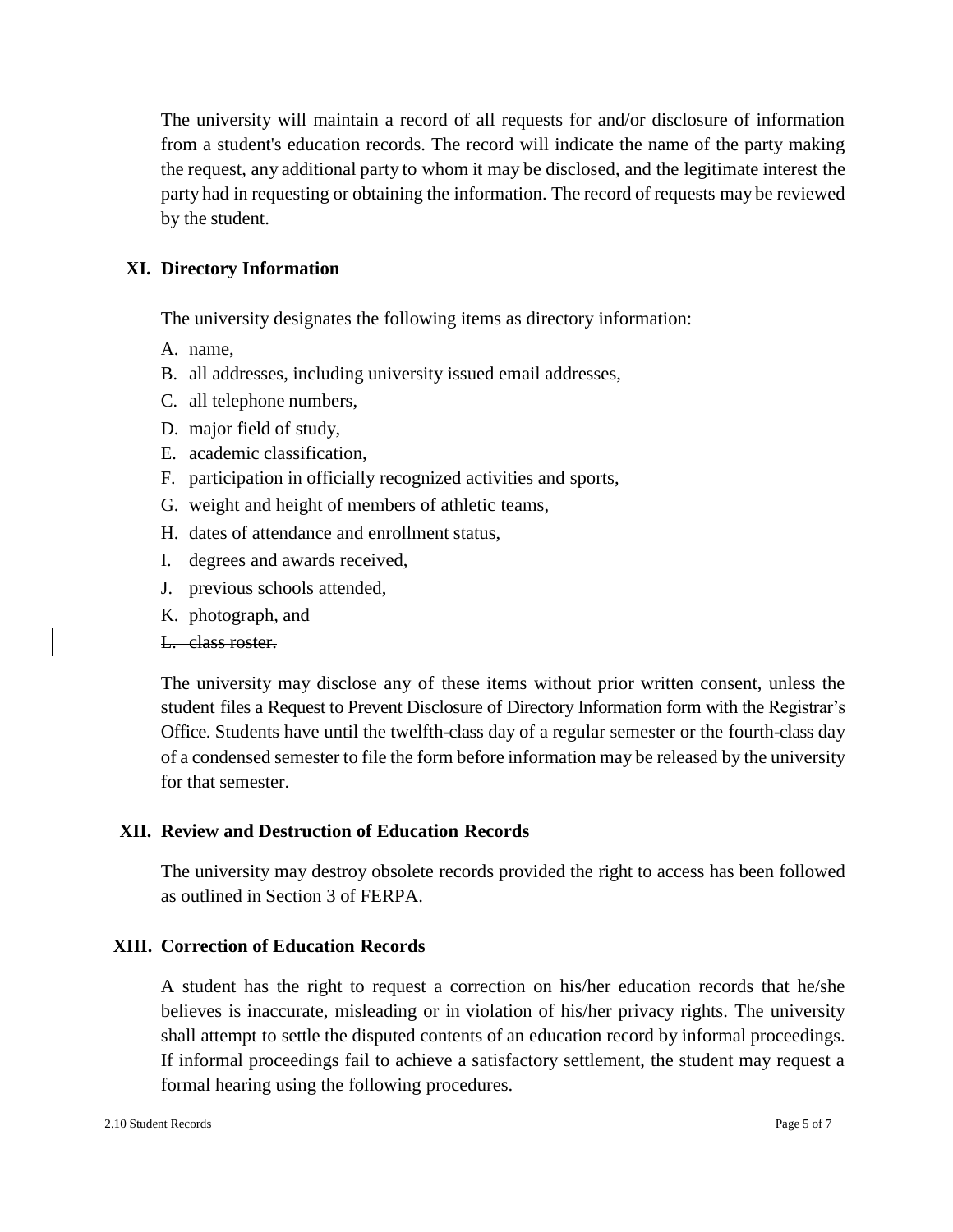- A. To receive a hearing, a student must file a written request with the president of the university. In so doing, the student should identify the part of the education record he/she wants amended and specify why he/she believes it is inaccurate, misleading or in violation of his/her privacy rights.
- B. Within 10 working days of receiving the request, the president will arrange for a hearing, and notify the student at least five working days in advance of the date, place and time of the hearing.
- C. The hearing will be conducted and the decision rendered by a hearing officer, appointed by the president, who does not have a direct interest in the outcome of the case. The president shall name the hearing officer in the written notice sent to the student.
- D. The student shall be afforded a full and fair opportunity to present evidence relevant to the issues listed in the original request to amend his/her education records.
- E. The hearing officer will prepare a written decision based solely on the evidence presented at the hearing.
- F. If the hearing officer decides that the disputed contents of the education record are inaccurate, misleading or in violation of the student's right to privacy, the officer will amend the record and notify the student in writing that the record has been amended.
- G. If the hearing officer decides that the disputed contents of the education record are not inaccurate, misleading or in violation of the student's right to privacy, the officer will notify the student of his/her right to place a statement in the education record commenting on the disputed contents and/or a statement setting forth the student's reasons for disagreeing with the decision.
- H. The student's statement will be maintained as part of the student's education record as long as the disputed contents are maintained by the university. If the university discloses the disputed contents of the education record to any person, it must also disclose the student's statement to the person.

#### **XIV. Disclosure of Social Security Number**

Federal law requires that when any federal, state or local government agency requests an individual to disclose his/her social security number (SSN), that individual must also be advised whether that disclosure is mandatory or voluntary, by what statutory or other authority the number is solicited, and what uses will be made of it. Accordingly, students, or applicants for admission as students, are advised that disclosure of a student's SSN is mandatory as a condition for participation in certain activities at the university.

Under the mandatory category, the SSN is used to verify the identity of the student, and as an identifier to record necessary data accurately for activities such as admissions; housing and food services; determining and recording eligibility for student financial assistance to include loans, scholarships, and grants; student employment; recording entitlement to and